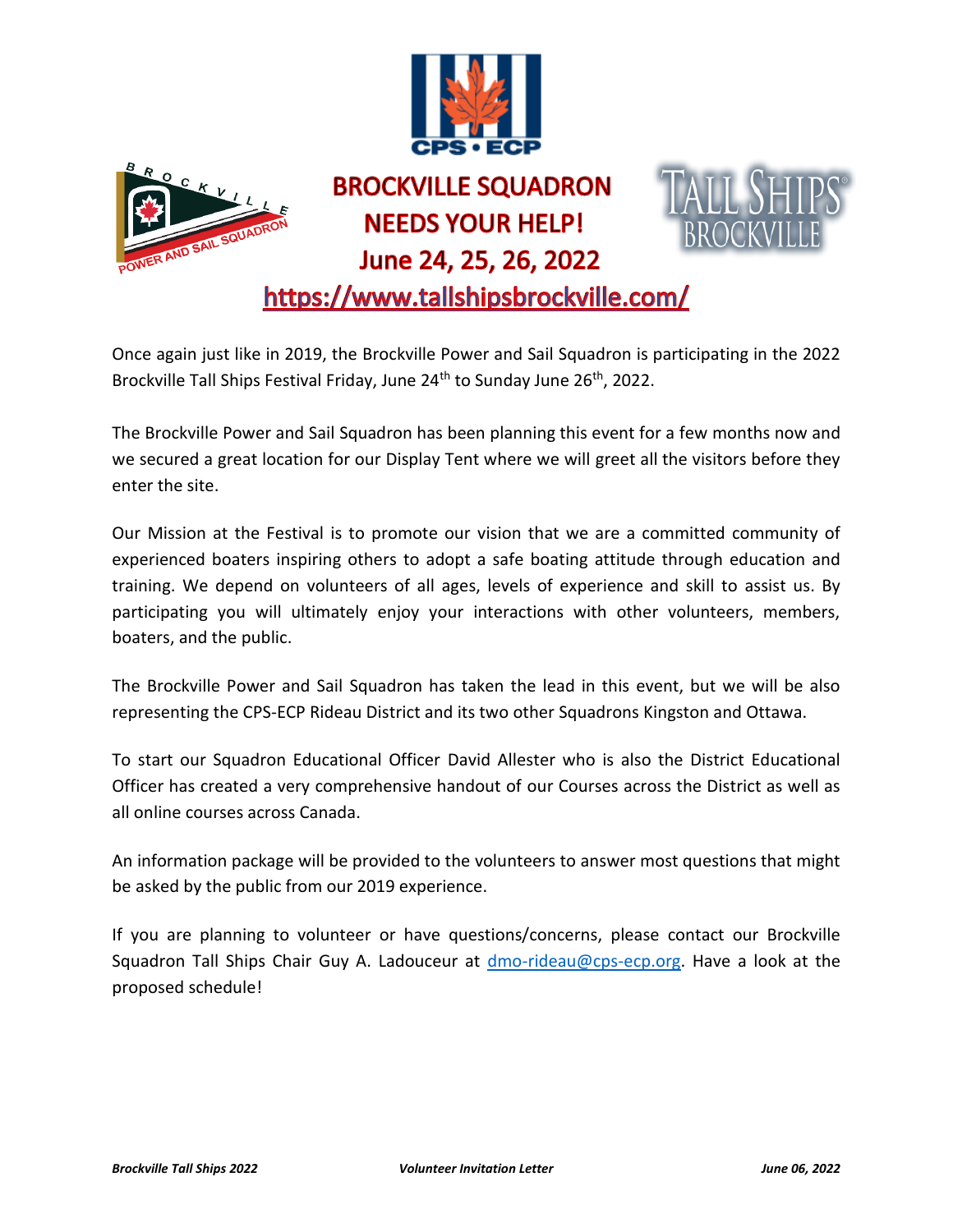| <b>TALL SHIP EVENT - BROCKVILLE SQUADRON - VOLUNTEERS</b> |                          |                        |
|-----------------------------------------------------------|--------------------------|------------------------|
| <b>DATE &amp; TIME</b>                                    | <b>VOLUNTEER</b>         | <b>VOLUNTEER</b>       |
| $FRI - JUN 24$                                            |                          |                        |
| 1400-1600                                                 | 1 - Organizing Committee | 2 – Marjorie Ladouceur |
| <b>SPOT A1</b>                                            | 2 - Organizing Committee | 3 - Guy Ladouceur      |
| 1600-1900                                                 | $1 -$                    | 3 – Marjorie Ladouceur |
| <b>SPOT A2</b>                                            | $2 -$                    | 4 – Guy Ladouceur      |
|                                                           |                          |                        |
| <b>SAT-JUN 25</b>                                         | <b>VOLUNTEER</b>         | <b>VOLUNTEER</b>       |
| 0900-1100                                                 | $1 -$                    | 3 - Marjorie Ladouceur |
| <b>SPOT B1</b>                                            | $2-$                     | 4 - Guy Ladouceur      |
| 1100-1300                                                 | $1 -$                    | $3 -$                  |
| <b>SPOT B2</b>                                            | $2 -$                    | $4-$                   |
| 1300-1500                                                 | $1 -$                    | $3 -$                  |
| <b>SPOT B3</b>                                            | $2 -$                    | $4-$                   |
| 1500-1700                                                 | $1 -$                    | $3 -$                  |
| <b>SPOT B4</b>                                            | $2 -$                    | $4-$                   |
| 1700-1900                                                 | $1 -$                    | 3 – Marjorie Ladouceur |
| <b>SPOT B5</b>                                            | $2 -$                    | 4 – Guy Ladouceur      |
|                                                           |                          |                        |
| $SUM$ – JUN 26                                            | <b>VOLUNTEER</b>         | <b>VOLUNTEER</b>       |
| 0900-1100                                                 | $1 -$                    | 3 - Marjorie Ladouceur |
| <b>SPOT C1</b>                                            | $2 -$                    | 4 - Guy Ladouceur      |
| 1100-1300                                                 | $1 -$                    | $3 -$                  |
| <b>SPOT C2</b>                                            | $2 -$                    | $4-$                   |
| 1300-1500                                                 | $1 -$                    | $3 -$                  |
| <b>SPOT C3</b>                                            | $2-$                     | $4-$                   |
| 1500-1800                                                 | 1 - Organizing Committee | 3 – Marjorie Ladouceur |
| <b>SPOT C4</b>                                            | 2 – Organizing Committee | 4 – Guy Ladouceur      |

## **What if it rains? (***From City of Brockville Organizer***)**

The ships will be here rain or shine. This festival will take place rain or shine. Our ship crews aren't afraid of a little water, and we aren't either! Deck tours will be available even if it is pouring.

All sail outs will still take place if it is raining unless the weather is so severe that it is unsafe to go out.